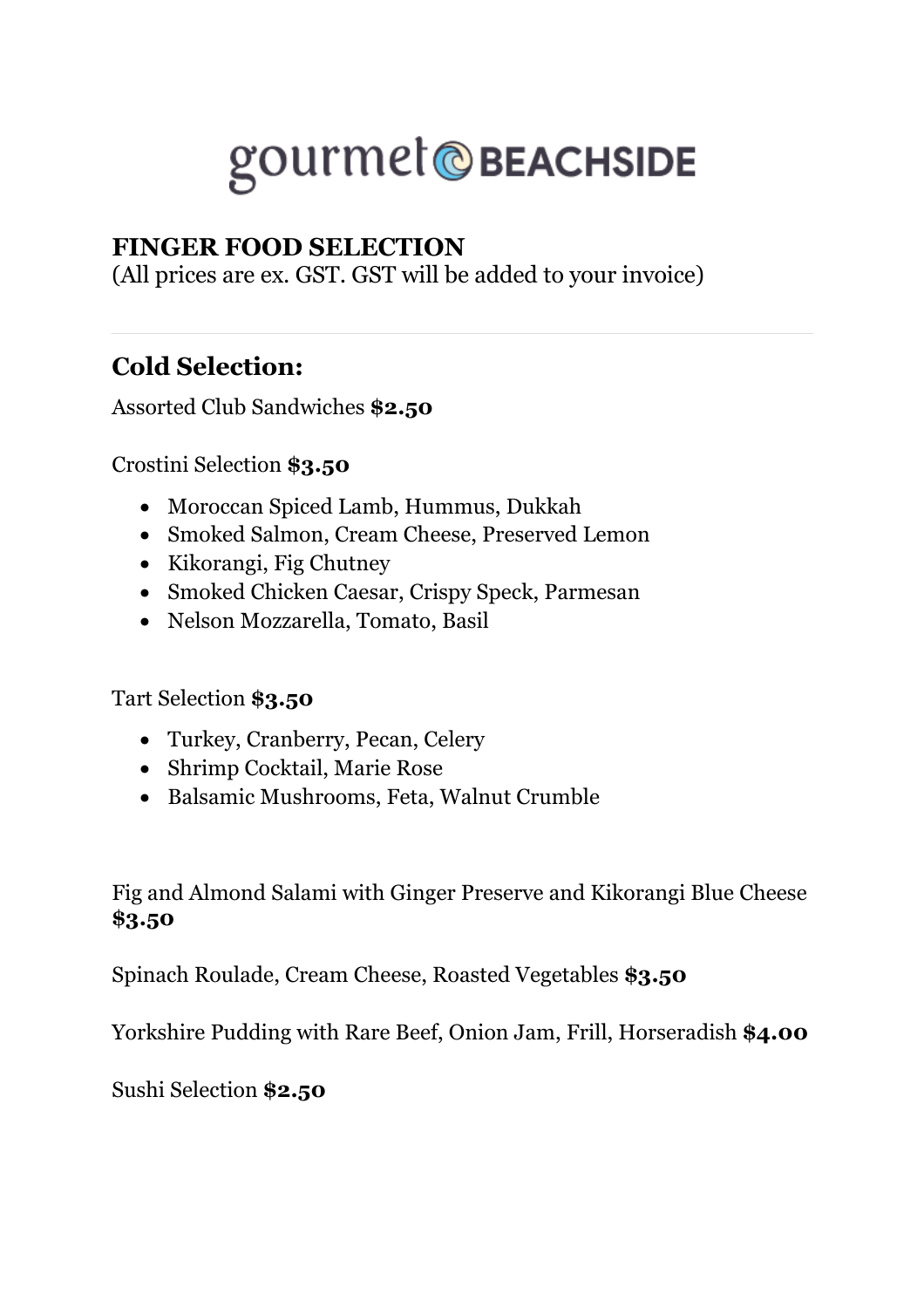Watermelon, Creamy Feta, Pumpkin Seed Candy Blini, Smoked Salmon Mousse, Wasabi Peas, or capers **\$3.50**

Savoury Cone, Goats Cheese, Beetroot Chutney Ripple **\$4.00**

#### **Hot Selection:**

Kumara Rosti, Capsicum Jam **\$3.00**

Corn Fritter, Avocado, Salsa **\$3.00**

Scallop Skewer, Bacon, Aioli **\$4.00**

Chicken, Satay, Coriander, Lime **\$3.50**

Pork Belly, Ginger, Sticky Soy, Sesame **\$3.00**

Prawn, Tempura, Japanese BBQ Sauce **\$3.50**

Mushroom, Risotto, Parmesan, Truffle Mayo **\$3.50**

Lamb Burger, Kaffir, Tomato Relish **\$3.50**

Prawn Twister with Chilli, Lemongrass and Lime **\$2.50**

Chicken, Ginger and Coriander Meatballs **\$3.00**

West Coast Whitebait, Sourdough, Caper Mayonnaise **\$4.50**

Feta, Olive and Rosemary Tarts **\$3.00**

Caramelised Onion and Brie **\$3.00**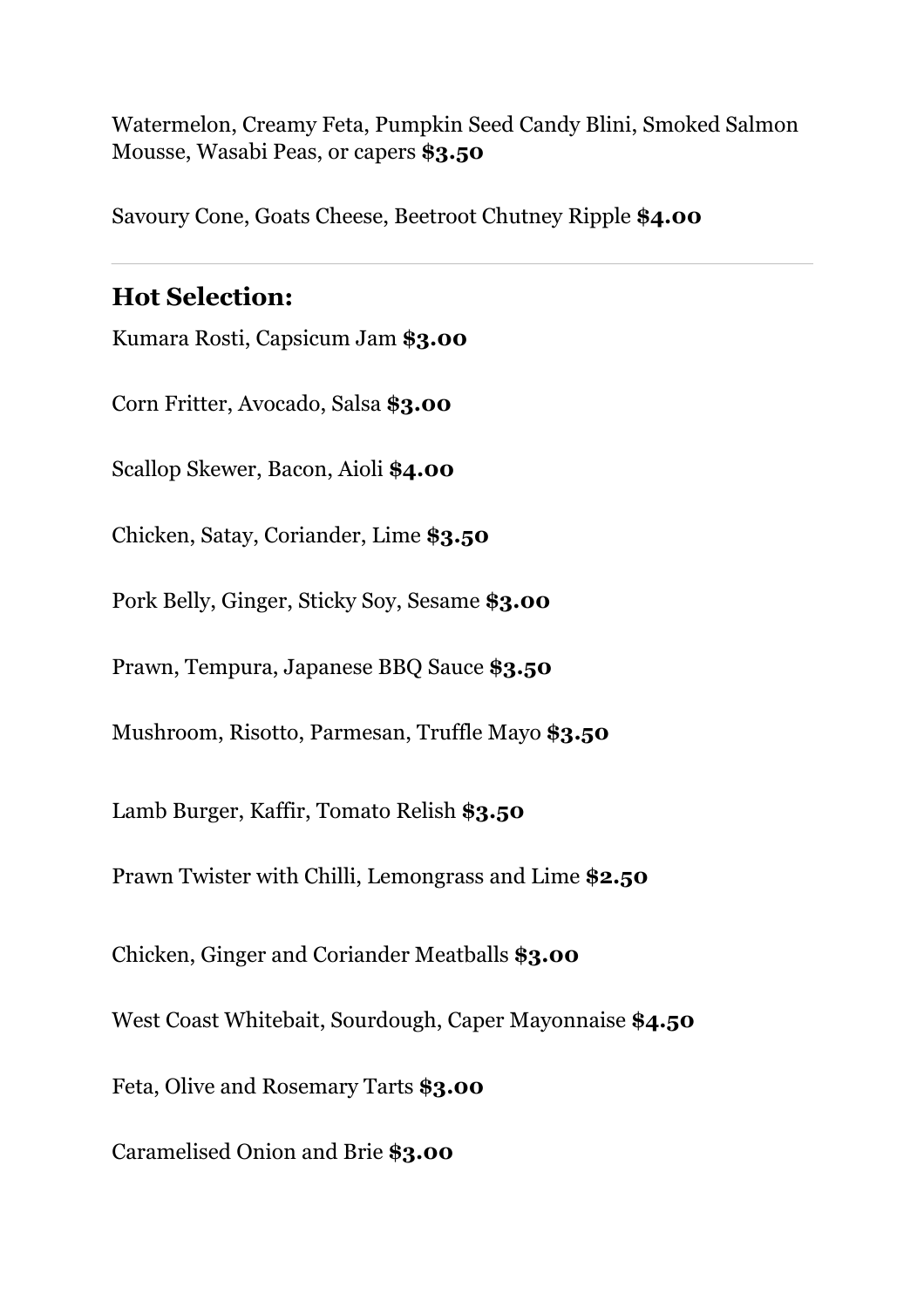House made Sausage Rolls **\$3.00**

Bacon and Egg Savoury **\$3.00**

Slider Selection **\$4.00**

- BLT
- Pulled Pork
- Vegetarian

#### **Sweet Selection:**

Mini Muffins **\$3.00**

Lemon Curd or Salted Caramel Tarts **\$3.00**

Bite Size Slice Selection **\$2.50**

Chocolate Brownie **\$3.00**

Mini Macarons **\$3.00**

Chocolate Profiteroles **\$2.50**

House made meringues with fruit compote and cream **\$3.00**

Sweet or Savoury Scones **\$5.00**